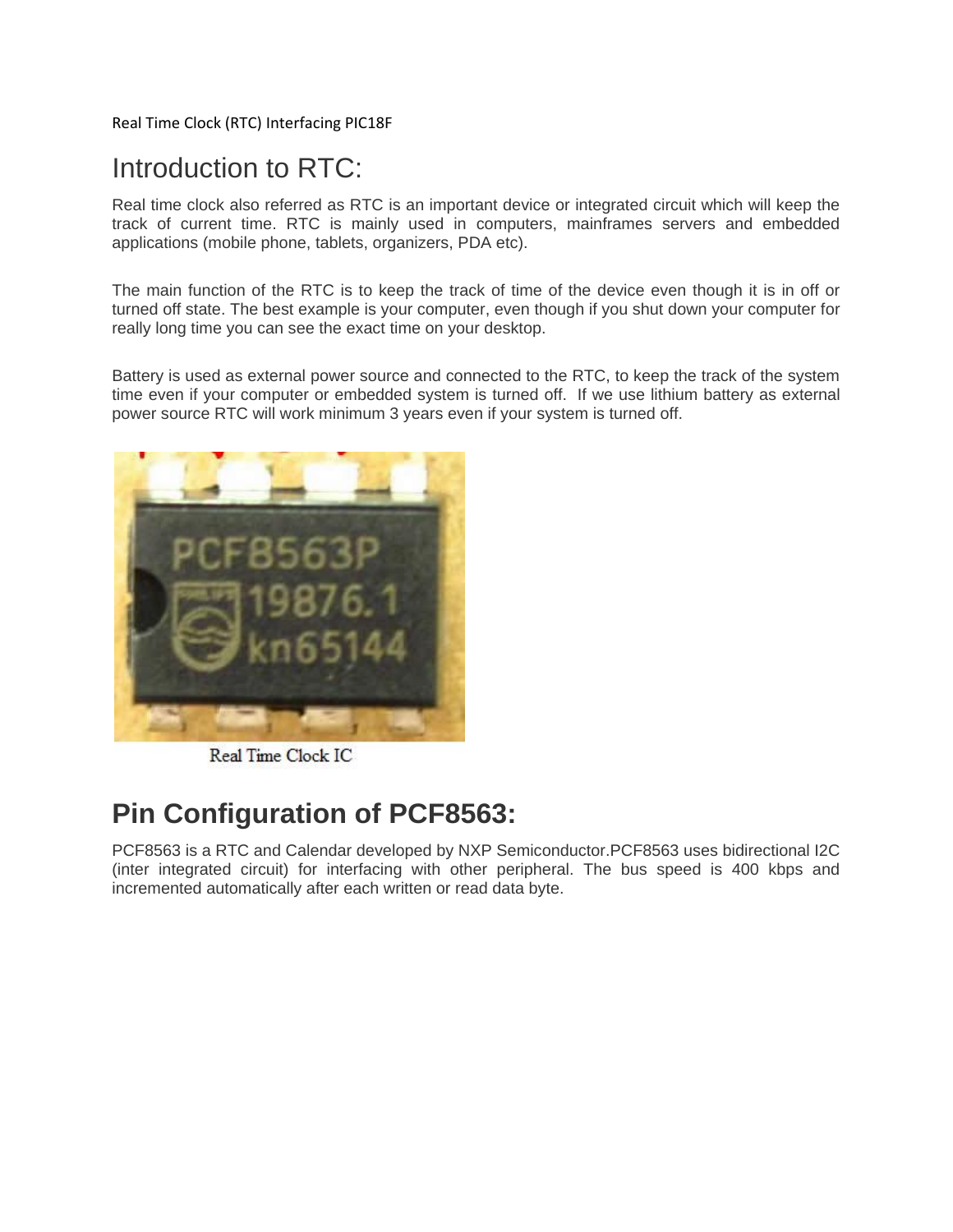

Pin Diagram of PCF8563

There are 8 pins which are on the IC as seen in the below figure

- **OSC1 and OSC0:** These two pins connected by the 32.768 kHz crystal oscillator and which provide the source clock for the circuit.
- **INT:** This pin mainly used to provide an external interrupt to the RTC. For example: in alarm application after the alarm occur it should set back to original state, to set back it to original state the user must give an interrupt to the RTC.
- **Vss:** Ground
- **Vdd:** Vdd is the pin where we have to give the supply voltage to the RTC. Battery is connected to the Vdd for uninterrupted power supply, even if the main supply voltage is turned off. The operating voltages are 1V- 5V.
- **CLKOUT:** for all the application we cannot use 32.768 kHz clock for other application we may need small clock like 32 Hz, 1 Hz for microcontroller clock , input to the charge pump etc.
- **SCL and SDA:** SCL is serial clock; SDA serial data pins which are mainly used to interface with the other peripherals through I2c (inter integrated circuit). Through these pins only data is exchanged between the other peripherals and RTC. Clock is given to the SCL and Data is given to the SDA.

## Functional Features of PCF8563:

- Provides year, month, day, weekday, hours, minutes, and seconds based on a 32.768 kHz quartz crystal.
- Battery backup input pin and switch-over circuit.
- Freely programmable timer and alarm with interrupt capability.
- Selectable integrated oscillator load capacitors for  $CL = 7$  pF or  $CL = 12.5$  pF.
- Internal Power-On Reset (POR).
- Open-drain interrupt or clock output pins.
- Programmable offset register for frequency adjustment.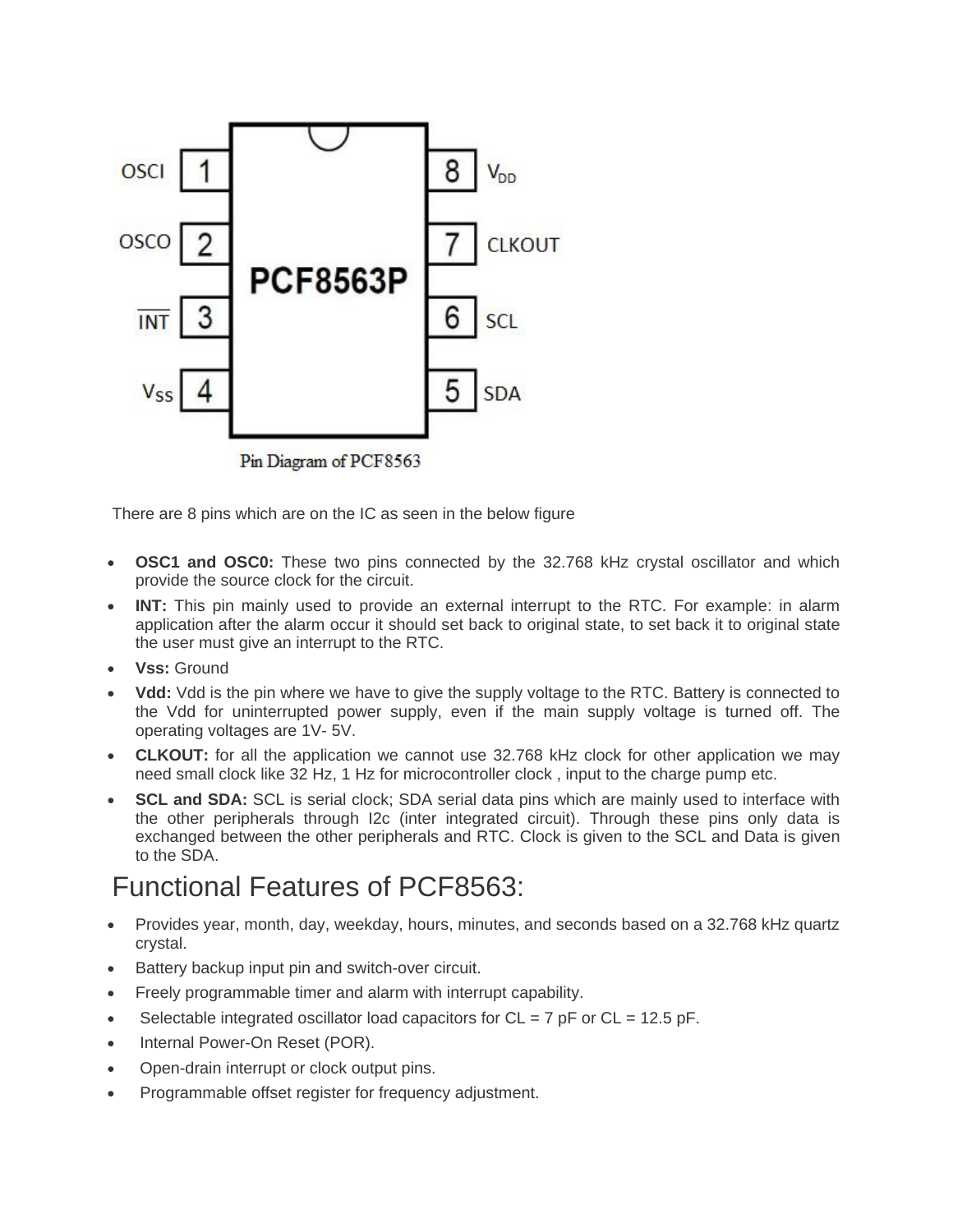# PIC Microcontroller:

Peripheral Interface controller is developed by general instruments in the year 1975. Hardware architecture and reduced instruction set are used in it. Peripherals like ADC, PWM, OP-AMPS, TIMERS, CAPTURE/COMPARE and DAC etc are inbuilt in PIC microcontroller. Communication protocols like I2C, SPI (serial peripheral Interface) USART (Universal Synchronous Asynchronous Receiver Transmitter), CAN (Control Area Network), ETHERNET are used to communicate with the other external peripheral which are connecter to the PIC micro controller.

PIC is available in different architectural like 8 bit, 16 bit, 32 bit. According to the application we can use the architecture.

PIC 18F45K80 is a PIC 16 bit microcontroller developed by microchip and it belong to PIC 18F66K80 family. PIC 18F45k80 has 40 pin in PDIP (Plastic Dual Inline Package) and 44 pin in TQFP (Thin Quad Flat Package).

## PIC 18F45K80 Features:

- Program memory of 32 Kbytes and data memory of 3648 bytes
- 40-44 pins and 35 I/O pins
- Operating Voltage Range: 1.8V to 5.5V
- On-Chip 3.3V Regulator
- Operating Speed up to 64 MHz
- Up to 64 Kbytes On-Chip Flash Program Memory
- Five CCP/ECCP modules
- Five 8/16-Bit Timer/Counter modules and Two Analog Comparators
- Configurable Reference Clock Output
- Charge Time Measurement Unit (CTMU) and One Master Synchronous Serial Port (I2c and SPI)
- Two Enhanced Addressable USART modules 12-Bit A/D Converter with up to 11 Channels Data Signal Modulator module.

### PIN Diagram of PIC Microcontroller: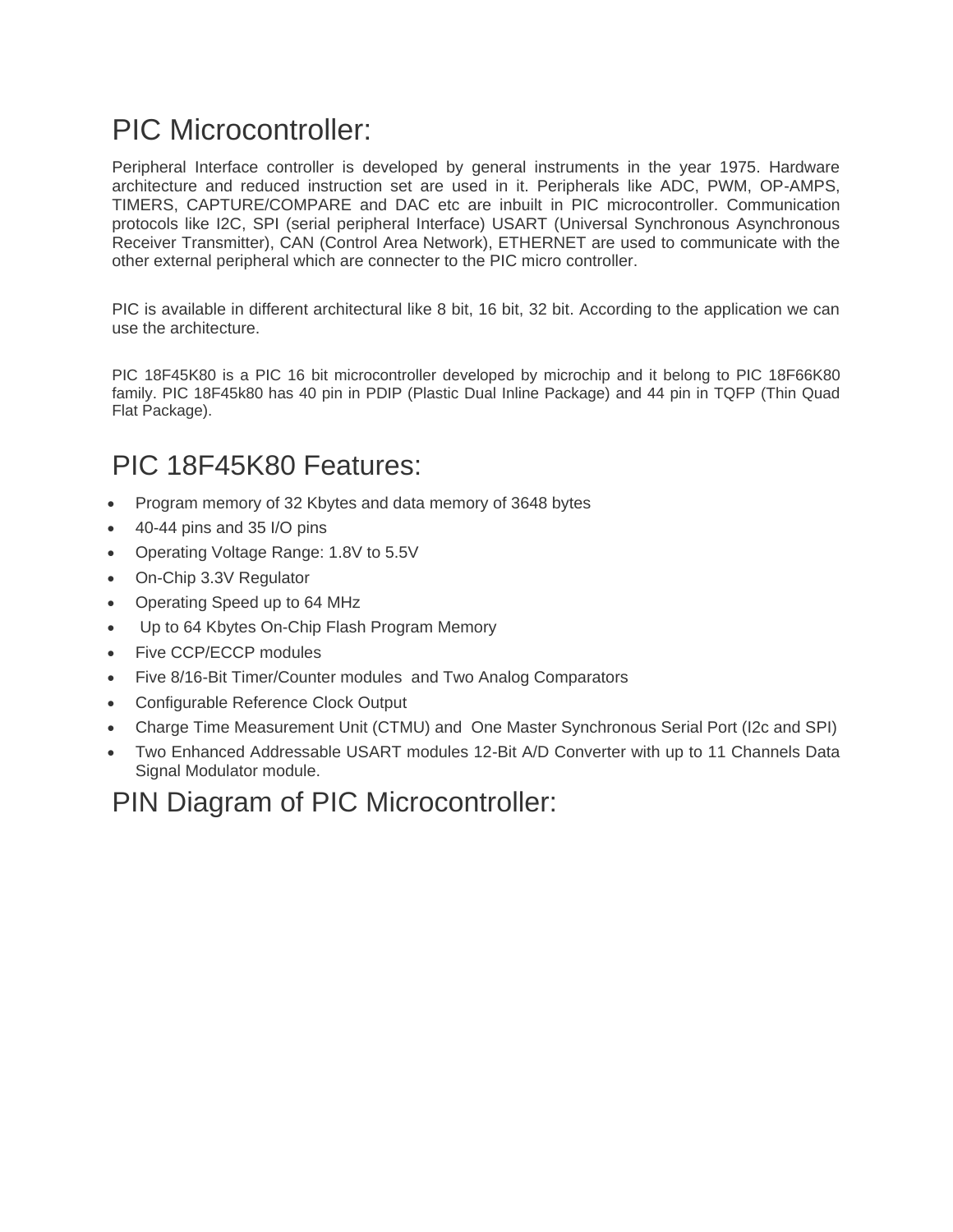

# Interfacing PIC with RTC:

Connect the RTC SDL and SCL pins to the PIC controller pins through the pull up resistor (Pull up resistor is nothing but giving the voltage to the resistors (5k – 10k) to the SDL and SCL wires, here we should give VCC voltage which is 5v). Using the serial interface we can see the output in the terminal.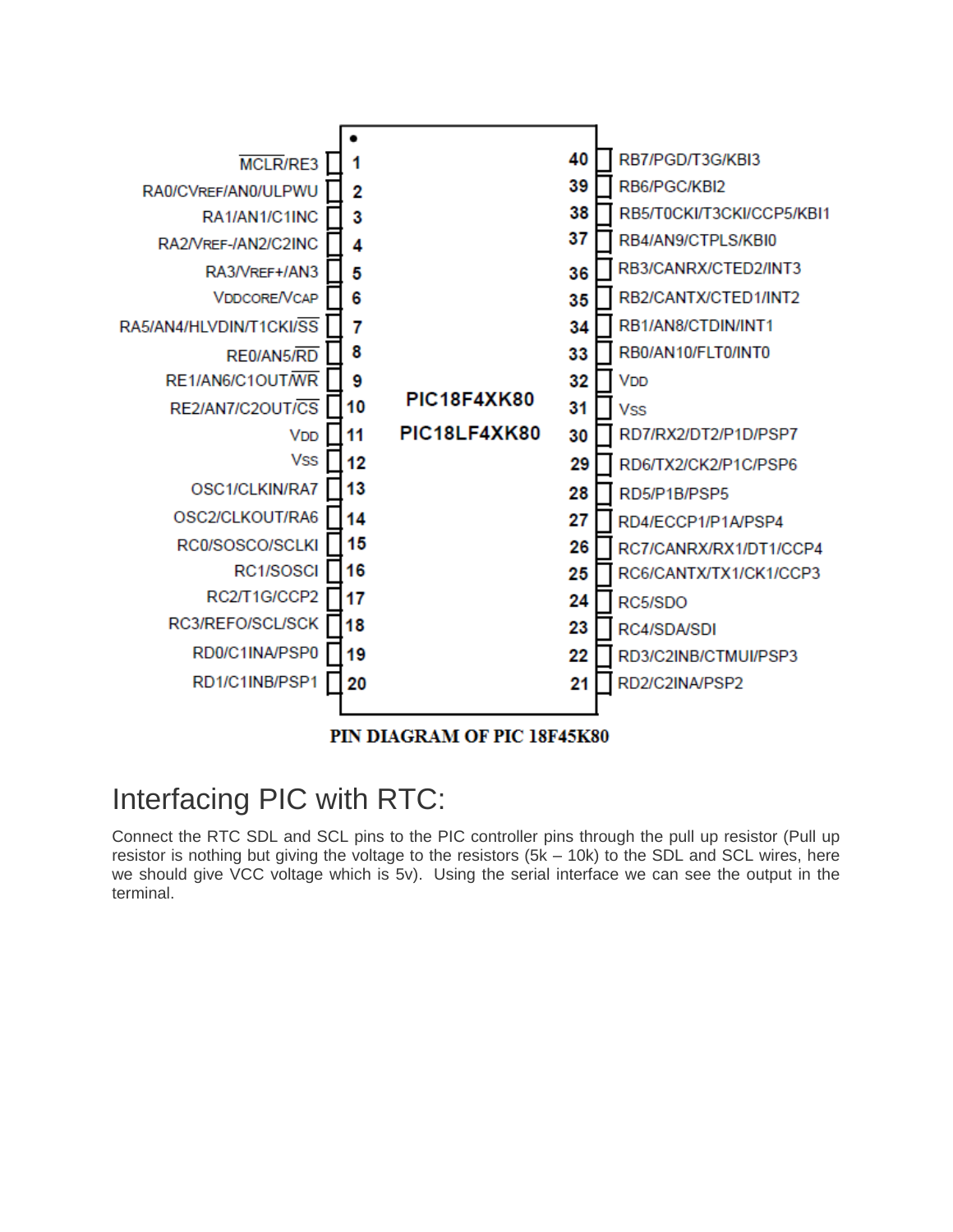### **Circuit Diagram:**



Interfacing PC with RTC Circuit Diagram

So by seeing the circuit we can easily understand how the connections are given. But care should be taken with the resistance value. The total project can be divided into three steps

- Interfacing PIC18F to RTC.
- Interfacing UART to PIC18F for serial communication purpose to see the RTC output in HyperTerminal of PC.
- Interfacing RTC output to the Serial communication.

NOTE: same circuit and code can be used for PIC 16F and PIC18F series. In the code you have to change the pin configurations only in the initialization functions.

#### **Code for the Project:**

#include <htc.h> #include <pic18F45k80.h> #include <stdio.h>

#define RTC\_ADDR 0xA3 #define RTC\_ADDW 0XA2 #define REGBASE\_RTC 0×02

unsigned char sec,min,hour,day,date,month,year; unsigned char data[7]={0x00,0x00,0x00,0x00,0x00,0x00,0x00};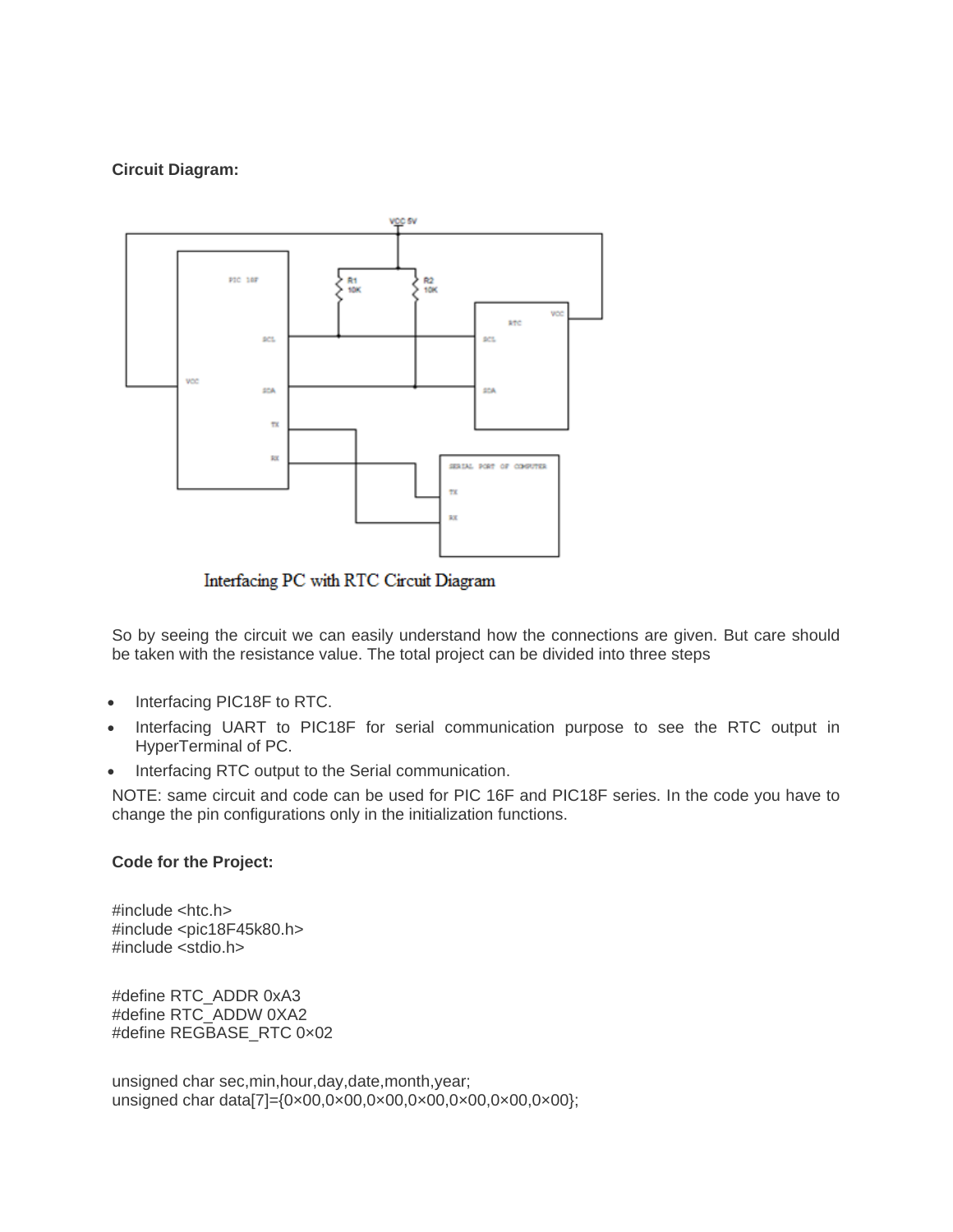int i;

void i2c\_init()

{

```
TRISCbits.TRISC3 = 1; // SCL dir input
TRISCbits.TRISC4 = 1; // SDA dir input
SSPSTATbits.SMP= 1;//I2C slew rate control disabled
SSPCON1= 0×28;//enable i2c master
SSPCON2= 0×00; //master mode
SSPADD = 4;//fosc=400khz,osc=8mhz
PIR1bits.SSPIF=0;// clear interrupt flag
OSCCON=0X70;
```
}

```
void i2c_idle()
```
{

```
while (( SSPCON2 & 0x1F ) | (SSPSTATbits.R_W));
```
}

void i2c\_start()

{

 $i2c$   $idle$ ); SSPCON2bits.SEN = 1; //Initiates Start condition on SDA and SCL pins. Automatically cleared by hardware. while (SSPCON2bits.SEN);

}

```
void i2c_stop()
```
{

SSPCON2bits.PEN = 1; //Initiates Stop condition on SDA and SCL pins. Automatically cleared by hardware. while(SSPCON2bits.PEN); i2c\_idle();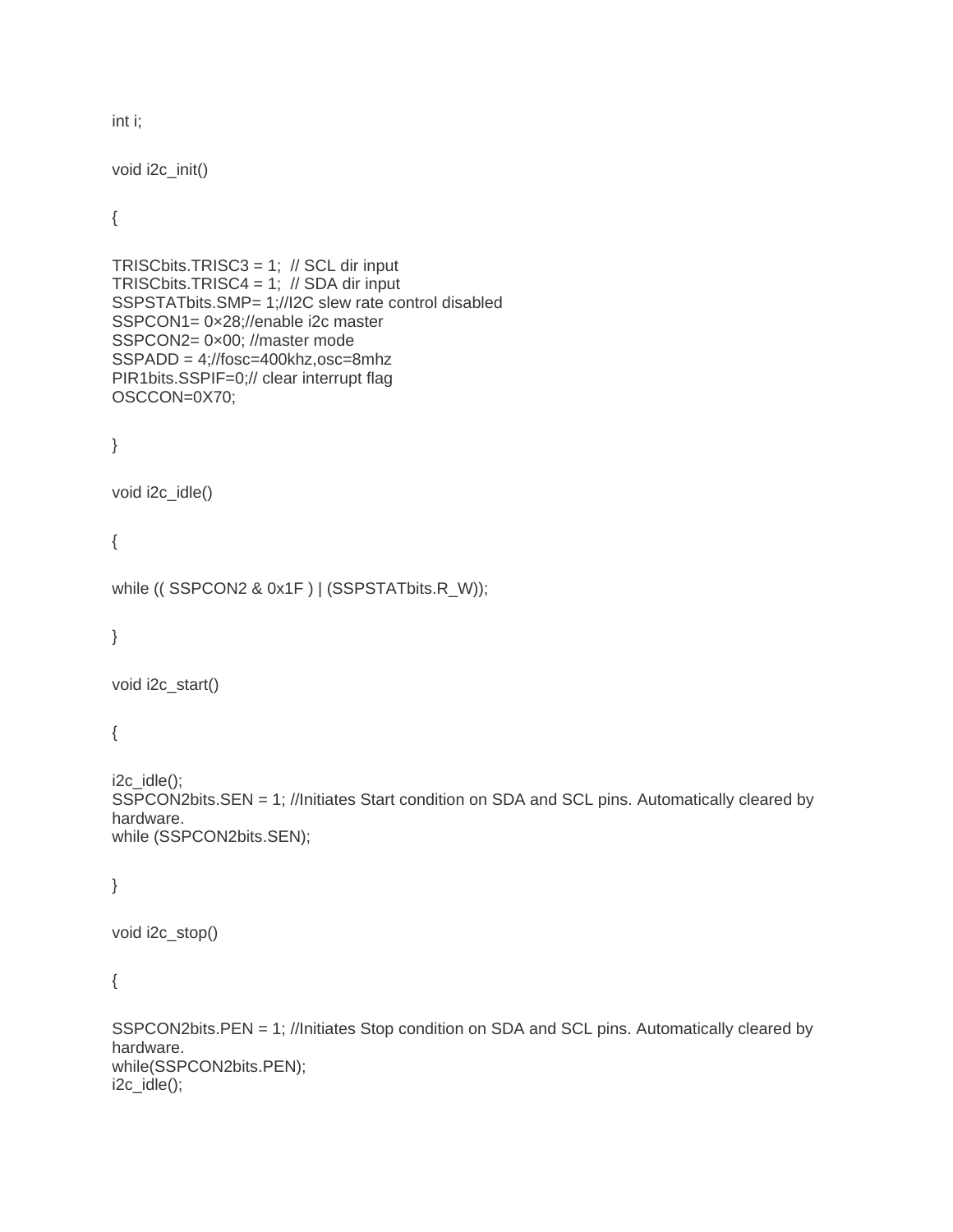}

```
void i2c_restart(void)
```
{

```
SSPCON2bits.RSEN = 1;
while(SSPCON2bits.RSEN == 1); //Initiates Repeated Start condition on SDA and SCL pins.
Automatically cleared by hardware.
i2c_idle();
```
}

```
unsigned char rtc_read(unsigned char addr)
```
{

```
unsigned char x;
i2c_restart();// Enable the repeated Start Condition
SSPBUF= RTC_ADDW; // Slave address + Write command
i2c_idle();
SSPBUF=addr;
//Write the location (memory address of Hour, minute, etc…
i2cidle ();
i2c_restart(); // Enable the repeated Start Condition
SSPBUF=RTC_ADDR; // Slave address + Read command
i2c_restart ();
SSPCON2bits.RCEN=1; // Enable to receive data
i2c idle);
SSPCON2bits.ACKDT=1; // Acknowledge the operation (Send NACK)
SSPCON2bits.ACKEN=1; // Acknowledge sequence on SDA & SCL pins
i2c_stop();// Enable the Stop bit
x=SSPBUF;// Store the Receive value in a variable
return (x);
/*
SSPCON2bits.RCEN=1;
while(SSPCON2bits.RCEN);
while(!SSPSTAT.bits.BF);
value=RCREG;
if(ack==1){
SSPCON2bits.ACKDT=1;
SSPCON2bits.ACKEN=1;
while(SSPCON2bits.ACKEN);
```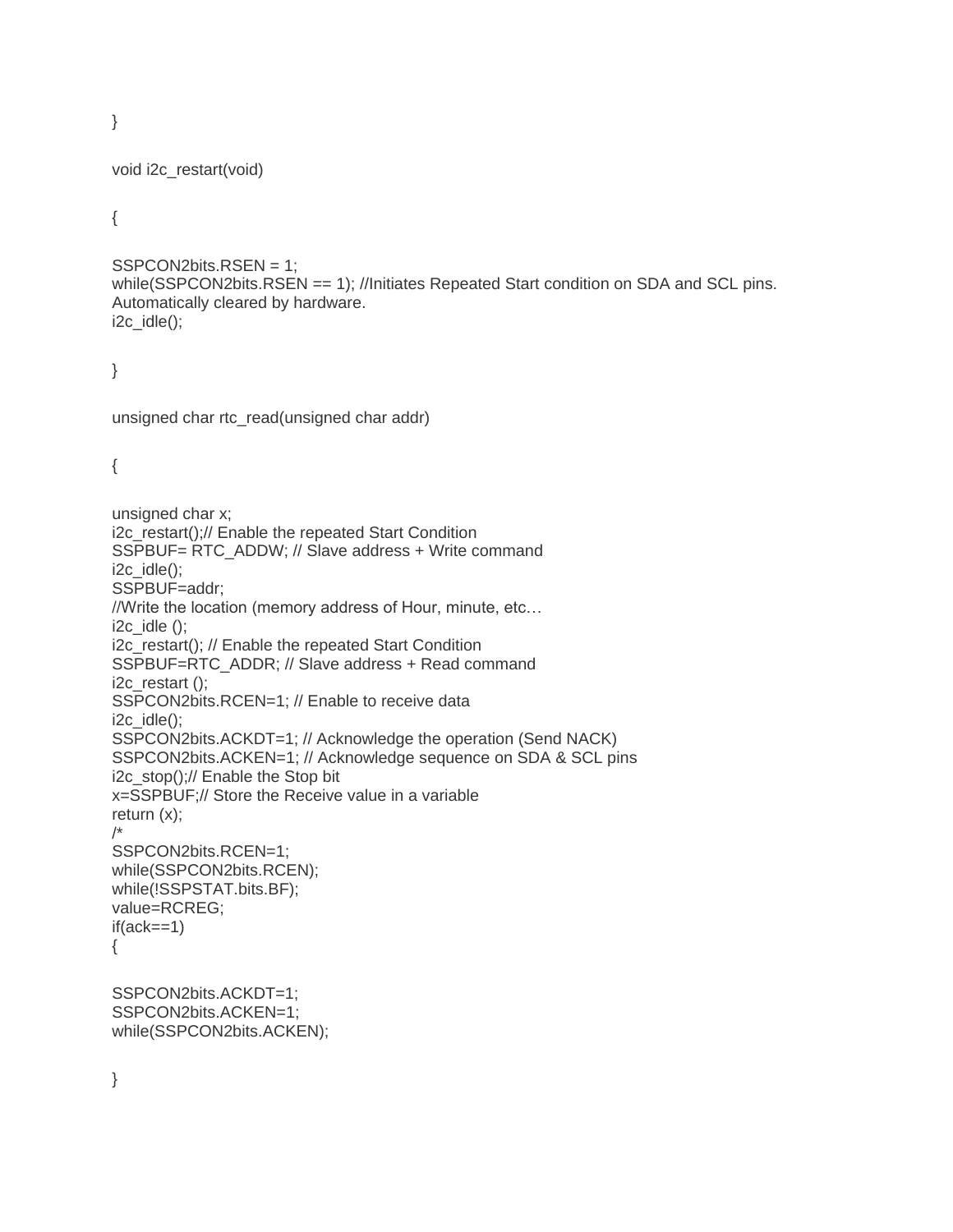else

{

SSPCON2bits.ACKDT=0; SSPCON2bits.ACKEN=1; while(SSPCON2bits.ACKEN);

} \*/

}

void rtc\_write (unsigned char data,unsigned char addr)

{

i2c\_start();//Initiate Start condition on SDA & SCL pins i2c\_idle(); SSPBUF=RTC\_ADDW;// Slave address + Write command i2c\_idle(); SSPBUF=addr;// Write the location i2c\_idle(); SSPBUF=data;// Write the Data i2c\_idle(); i2c\_stop(); // Enable the Stop bit i2c\_idle();

```
}
```
/\*unsigned char x;

i2c\_start();

i2c\_idle();

### SSBUF=RTC\_ADDW;

if (SSPCON1bits.WCOL)// Check for write collision

return;

while(SSPSTATbits.BF); // Wait until write cycle is complete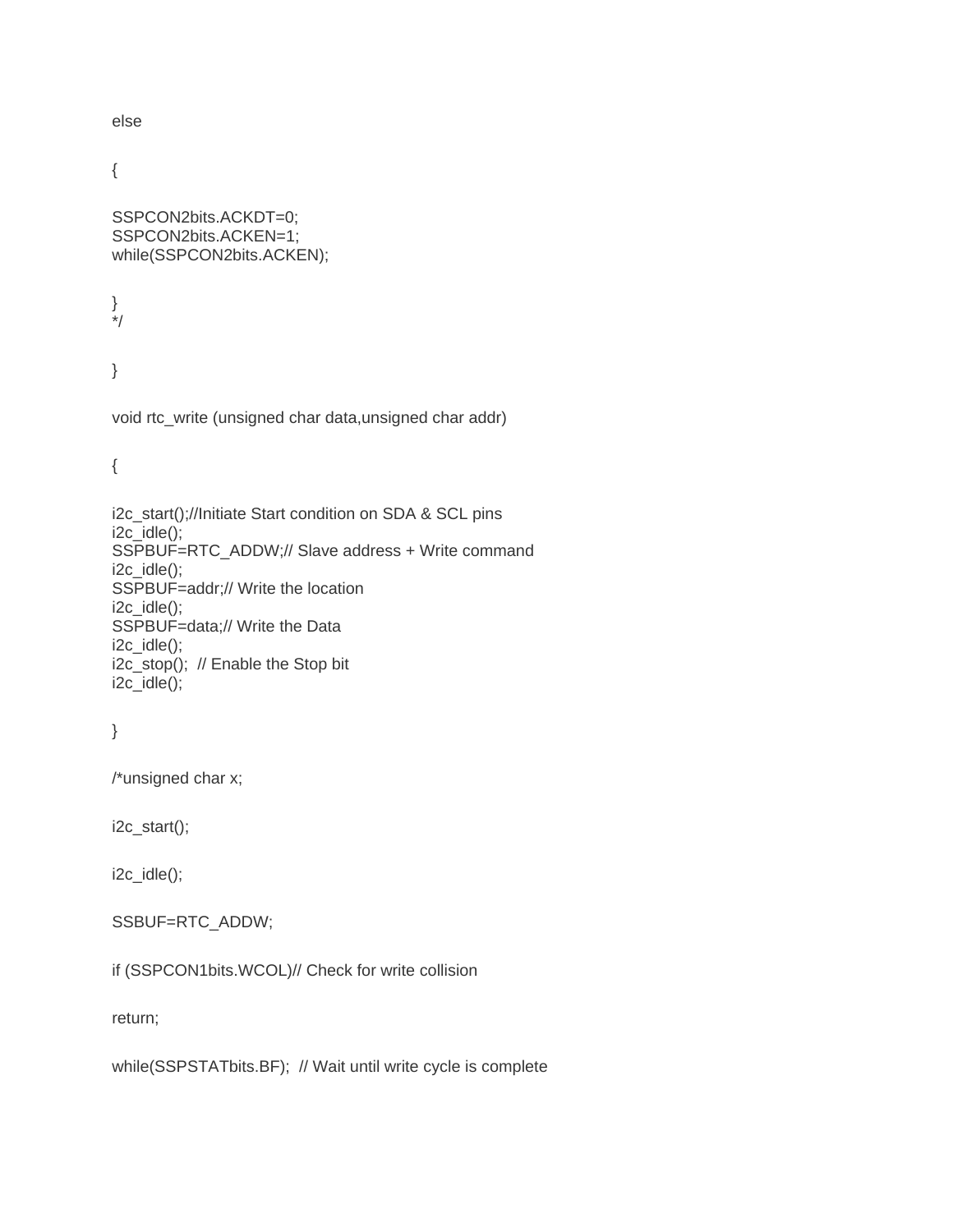i2c\_idle();

i2c\_restart();

SSBUF=value;

if (SSPCON1bits.WCOL)// Check for write collision

return;

while(SSPSTATbits.BF); // Wait until write cycle is complete

i2c\_idle();

}\*/

void uart\_init(void)

{

TRISC6=1; TRISC7=1; SPBRG1 =0×19;  $RCSTA1 = 0 \times 90$ ;  $TXSTA1 = 0 \times 20$ ; BAUDCON1=0×00; OSCCON=0×70; PMD0=0×00;

}

void byte\_out(unsigned char value)

{

 $TXREG1 = value;$ while  $(TXIF == 0)$   $\{$ ; $\}$  $TXIF = 0;$ return;

}

void DelayMs(unsigned int Ms)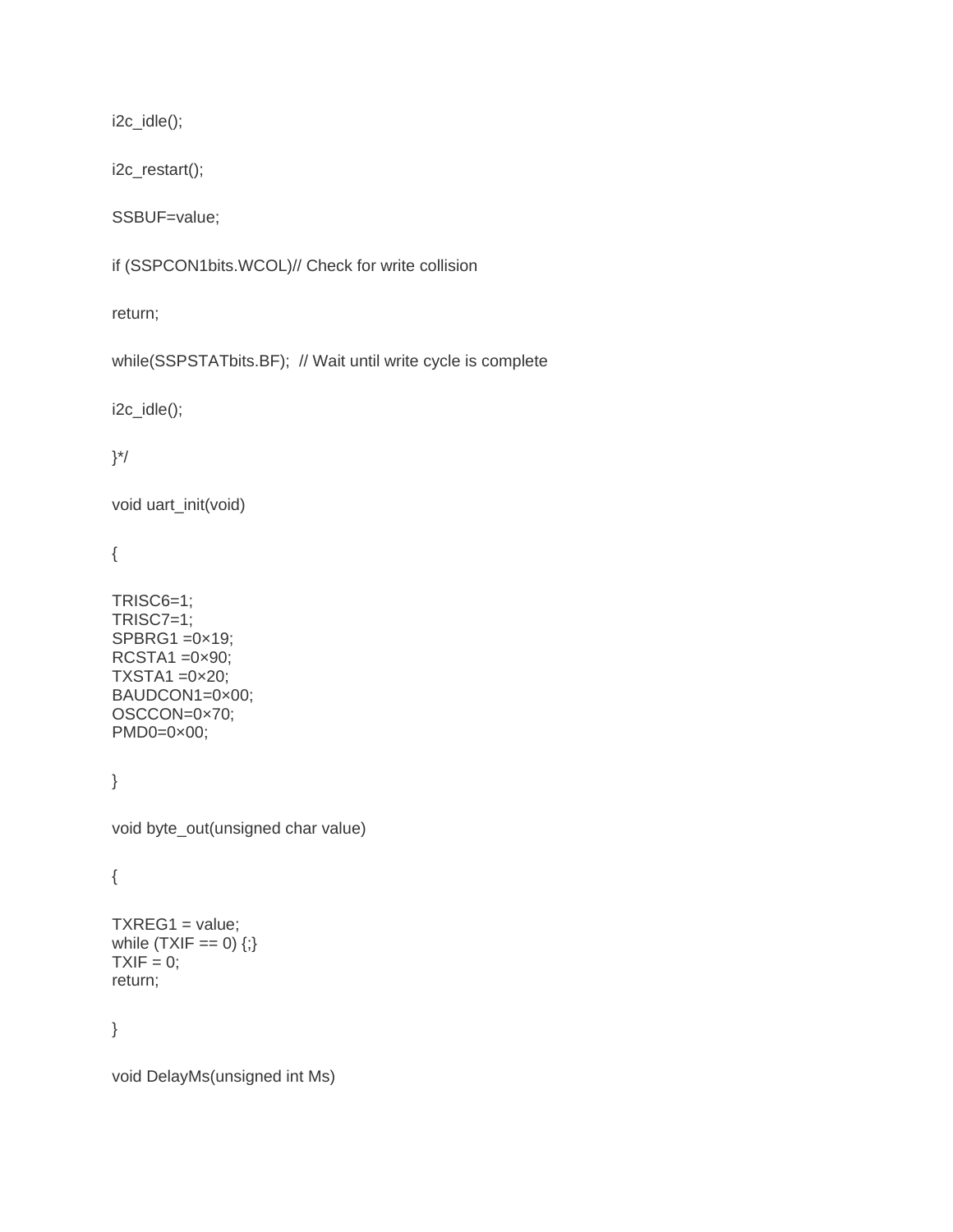{

```
int delay_cnst;
while(Ms>0)
{
Ms–;
for(delay_cnst = 0;delay_cnst <220;delay_cnst++);
}
}
```

```
void printHexToAscii(unsigned char value)
```
{

```
byte_out(((value&0xf0)>>4)+0×30);
byte_out((value&0x0f)+0×30);
/*
for(i=0;i<3;i++){
byte_out(data[i]);
}
//UARTSend( 0, data, 5 );
//return &data[0];
*/
```

```
}
```
void main()

```
{
```
int count=0;

DelayMs(20);

i2c\_init();

```
uart_init();
```

```
for(i=REGBASE_RTC;i<REGBASE_RTC+7;i++)
```
rtc\_write(i,data[i]);

DelayMs(20);